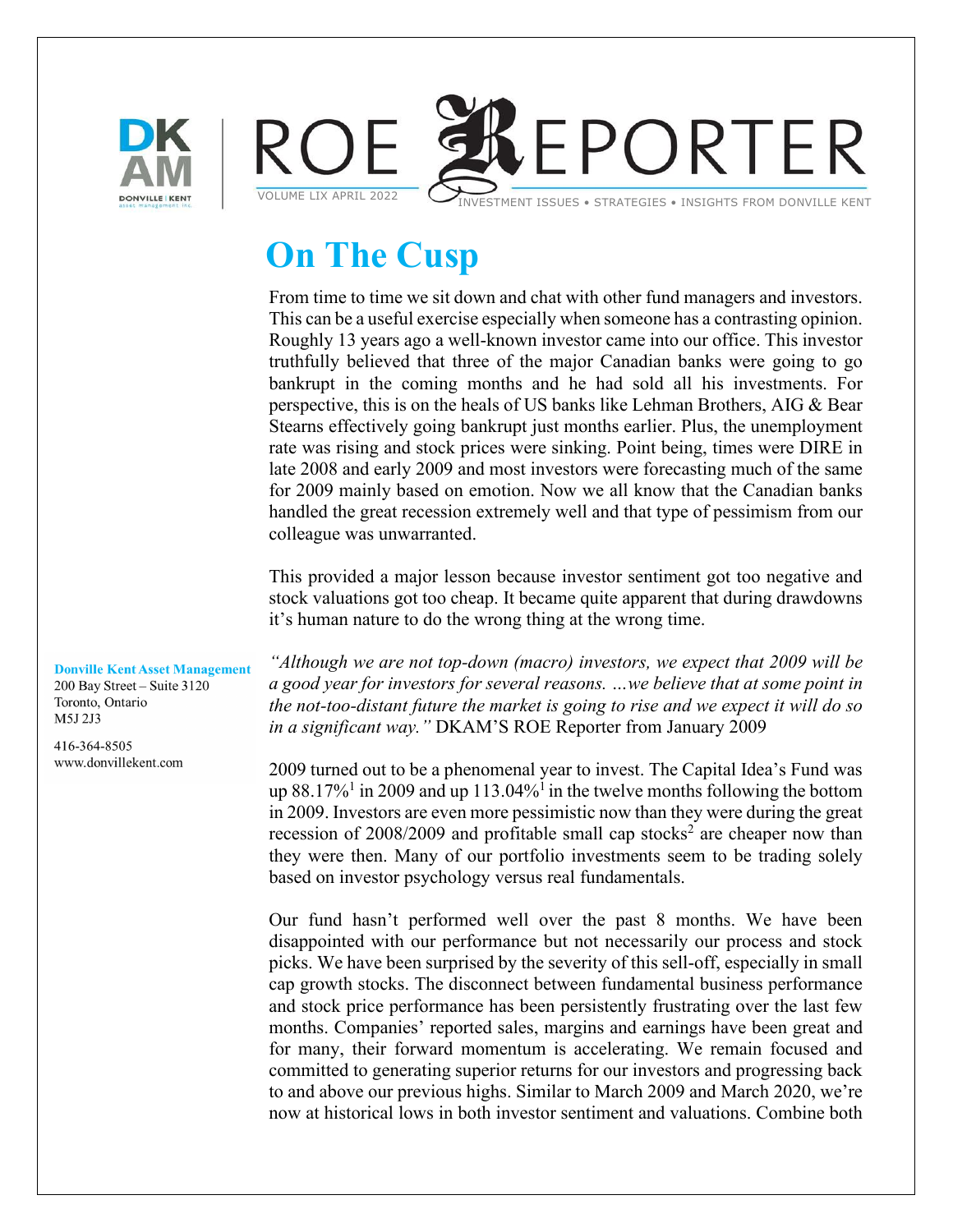these factors with continued earnings growth and we believe our investments will be back to new highs sooner than most anticipate.

## **Preparing for a recovery in confidence**

Looking back at 2021, stocks sold off when the Federal Reserve changed its stance on inflation. Interest rate hikes were back on the table and what followed was a sector wide sell-off in growth stocks, especially small cap growth stocks. Combine this with a war in Ukraine, Covid lockdowns in China, and a slowing housing market and investors' attitudes are now extremely negative. Investor sentiment indexes, like the one below, aim to track these attitudes and the current sentiment is at an **all-time** low<sup>3</sup>. Sentiment is now lower than the market bottom in March 2020, the market bottom in March 2009, the bottom in October 2003, and even the bottom in 1987<sup>3</sup>.

Like in 2009, investors are too negative and we now expect psychology to reverse. Investors' mindsets now, like in 2009, will go from Chicken Little, expecting the sky to fall, to Warren Buffett, treating these cheap valuations as an opportunity. As you can see, the 24 month returns off past bottoms have been impressive. Combine this with our next point on valuations and the idea of wanting to buy small cap stocks here should be quite evident.



ROE REPORTER | DKAM 2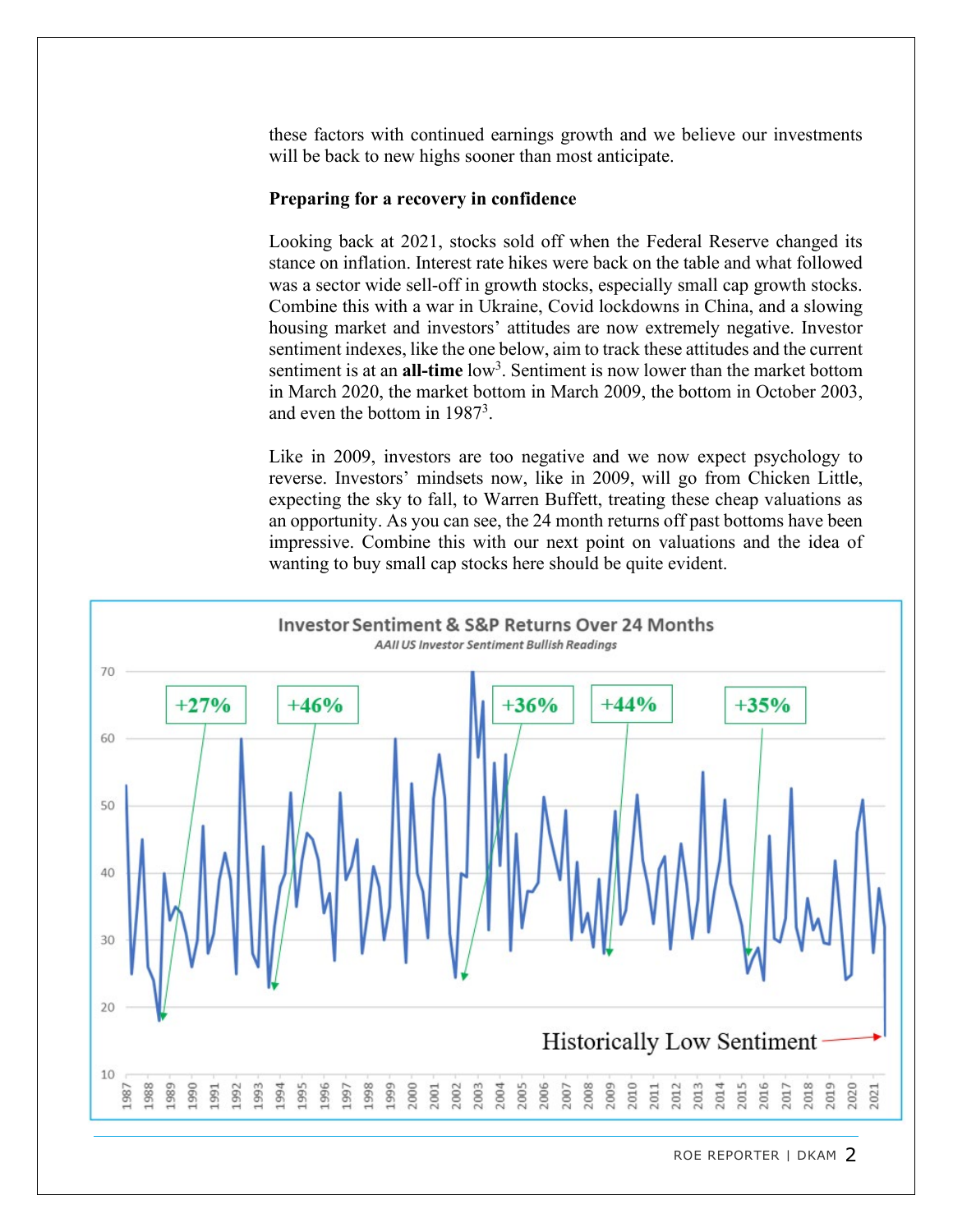### **Why is valuation so important?**

A stock's future performance can be broken down into a combination of factors that add up to its total return. In the simplest terms, a stock's return consists of the capital appreciation of the stock and the dividends received. However, we can take a stock's capital appreciation and break it into two pieces, namely the change in its earnings and the change in the multiple at which the stock can be bought and sold. Thus, if a stock's earnings double and the P/E multiple that it is valued at stays the same, then the capital appreciation is equal to the earnings growth and thus there has been no multiple expansion. However, if the stock has risen faster than its earnings, we can say that there has been multiple expansion, and conversely if the stock rises slower than its earnings, we can say that there has been multiple contraction. Ideally, investors seek to identify markets and stocks that will enjoy strong earnings growth and multiple expansion.



The pendulum of what investors are willing to pay for earnings (the multiple) swings back and forth over time, and from time to time it will greatly overshoot in both directions. This is because at market bottoms and tops the price of stocks is controlled by human emotion instead of financial fundamentals. As one can see from the graph above, small cap stocks<sup>3</sup> have swung to being the cheapest since this index was created over 27 years ago! The green text boxes illustrate the returns of small cap stocks<sup>3</sup> over the next 24 months after hitting valuation

ROE REPORTER | DKAM 3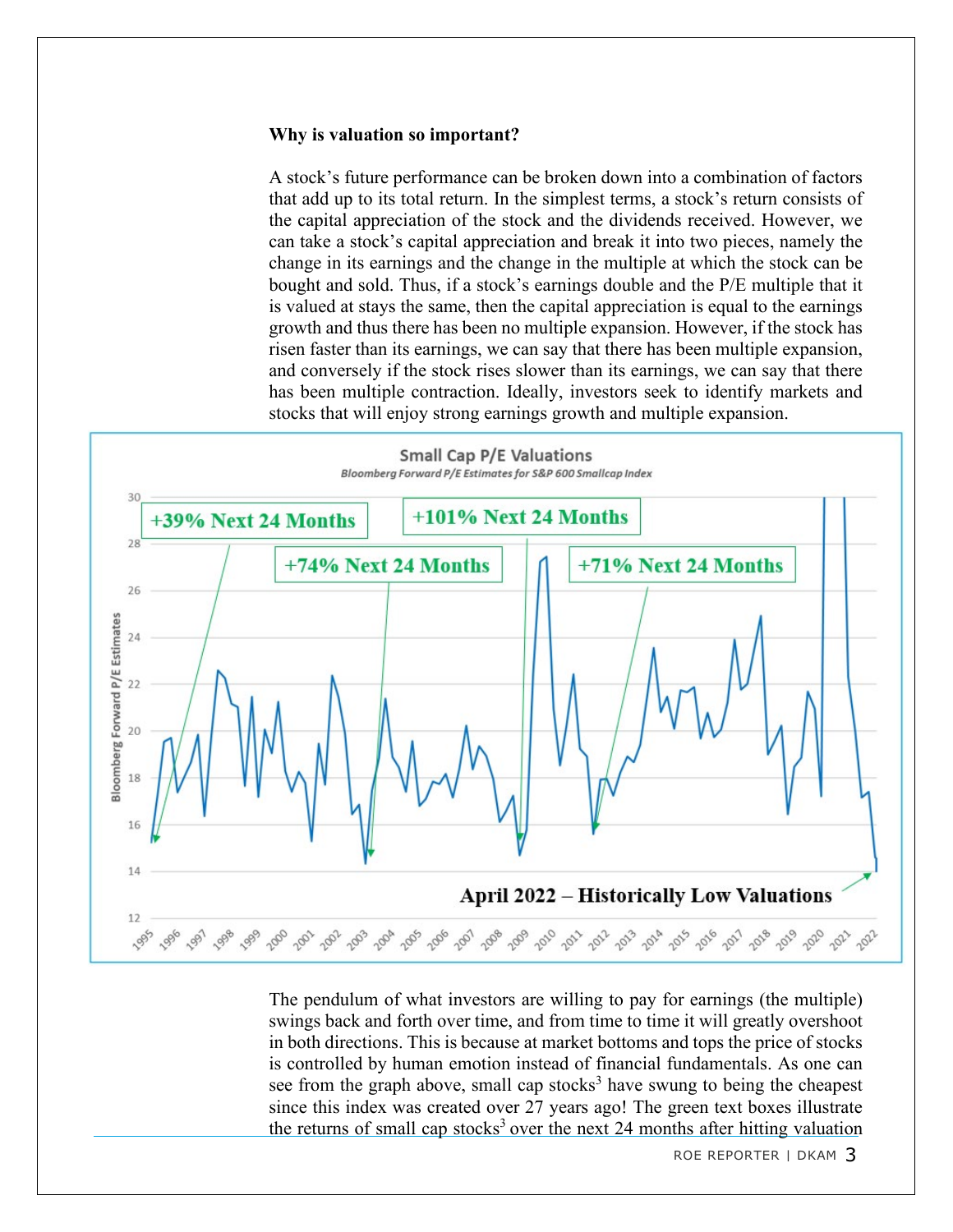lows. We now have many stocks trading at cheapest valuations in our history. We don't know the timing of when these stocks will bottom, but when market psychology begins to shift these stocks should rebound impressively.

#### **Where are the opportunities?**

Well, let me start by saying that we are not top-down investors for a reason. We continue to believe that it is much easier for investors to identify strong companies and reasonably priced stocks than it is to predict the future direction of interest rates or inflation. As such, even though we believe the market is attractively priced at a macro level, we can protect ourselves by making sure that the investments we own are priced at low multiples of earnings and/or are growing at rates that are significantly higher than the market.

At Donville Kent, we believe that companies such as Constellation Software, Colliers, Topicus, and Redishred, just to name a few, are outstanding companies today and we can say with a high degree of certainty that they will continue to be outstanding companies next year, the year after that, and the year after that. Below are a few others that appear to be highly opportunistic buys at these levels.

**GoEasy (GSY)** – GoEasy's stock is currently down 47% from its high in September 2021 and a main contributor to our negative performance. Like we have mentioned before, this company is very misunderstood by the market and looking back on how it traded in March 2020 illustrates this point well. During the Covid decline in 2020, GSY declined 70% in short order. Management did a good job not only operating the business but speaking to investors about what was happening in the business. GoEasy's stock would **increase 831%** from the Covid lows. This business doesn't get enough credit for its technology, experience, and resiliency. The stock currently has a +3% yield, is buying back stock and is trading on less than  $7x$  earnings<sup>4</sup>. We believe this current decline, even though painful for short-term performance, is setting up to be a great longterm opportunity.

**Givex**  $(GIVX)$  – Givex is new to the public markets, but the company is over 20 years old and has been profitable since day 1. Their new point-of-sale solution, GivexPOS, is gaining good momentum and can be found at Second Cup, Barburrito, Milestones and many more locations. They just launched GivexPay, their payment processing solution and their core loyalty solutions continue to gain market share. We forecast  $+30\%$  revenue growth,  $14\%$ operating margins and have the stock trading on 4.8x EV/EBITDA. The stock is currently trading  $\sim 0.75$ /share and just based on announced deals and growth rates, we think the stock should be valued closer to \$2.25/share.

**VitalHub (VHI)** – VitalHub's management team continues to execute extremely well. We expect them to report record Q1 results that will support +20% organic growth for 2022. Even though the company has been executing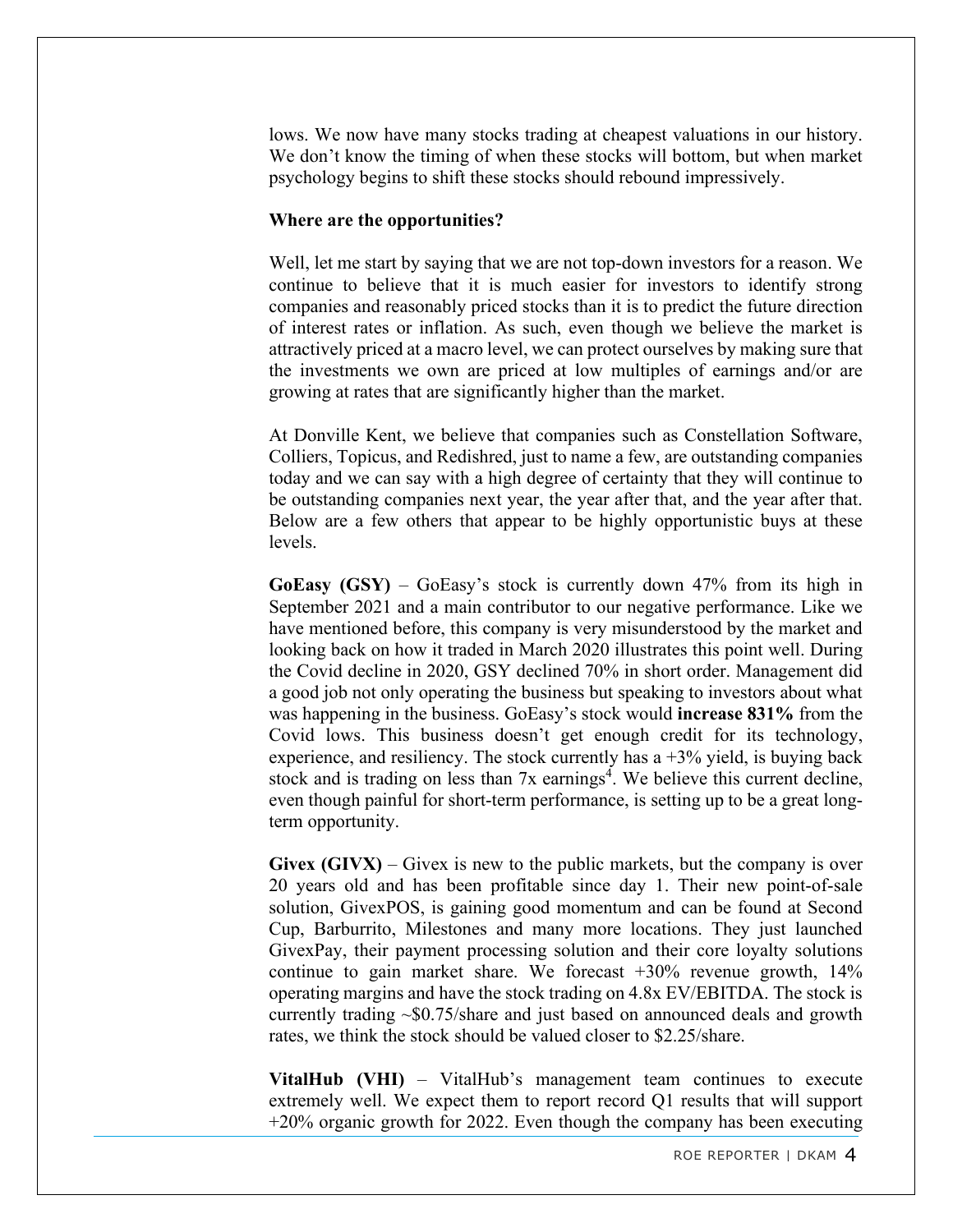for a few years now, the stock still doesn't get the attention it deserves. Once they announce and integrate an anticipated large acquisition, we foresee the stock getting to  $+\$6/\text{share}$ .

**Converge (CTS)** – CTS management has executed their growth plan just as they explained the first day we met in 2018. The business has now turned a corner, and management has indicated that the business is throwing off enough cash that they will be able to execute on their deal pipeline plus start returning capital to shareholders. The stock deserves a large multiple re-rating plus there are multiple catalysts including imminent acquisitions in early 2022. We think CTS is one of the best stocks to own when the market rebounds.

#### **Final thoughts**

We would argue that although the news is bad, it is for the most part known and priced in. We have spent the last few months concentrating the portfolio in our highest conviction investments that should perform extremely well when sentiment turns.

We're currently seeing the best combination of growth rates, profit margins and valuations in the history of our fund. To get to this point we've had to endure a painful decline but like in past corrections, the tables turn quickly and with little notice.

I would like to thank our team for remaining committed and passionate to generating returns for our investors. I would like to thank our long-term investors for their support and trust in the process.

– Jason Donville, President & CEO

Feel free to reach out questions or comments,

J.P. Donville & Jesse Gamble [info@donvillekent.com](mailto:info@donvillekent.com)